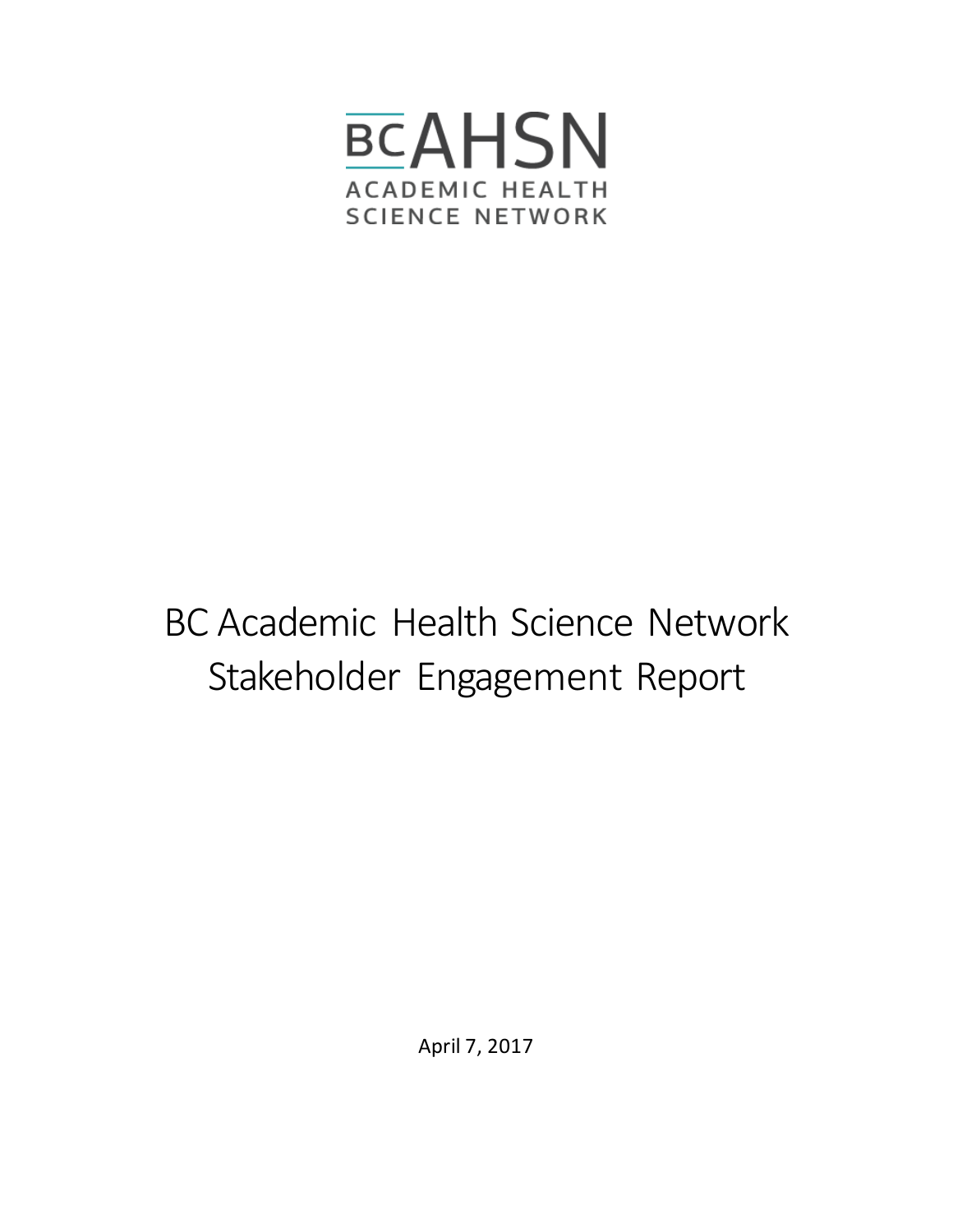# Table of Contents

| Appendix E-List of stakeholder meetings held/scheduled through February 2017 15 |  |
|---------------------------------------------------------------------------------|--|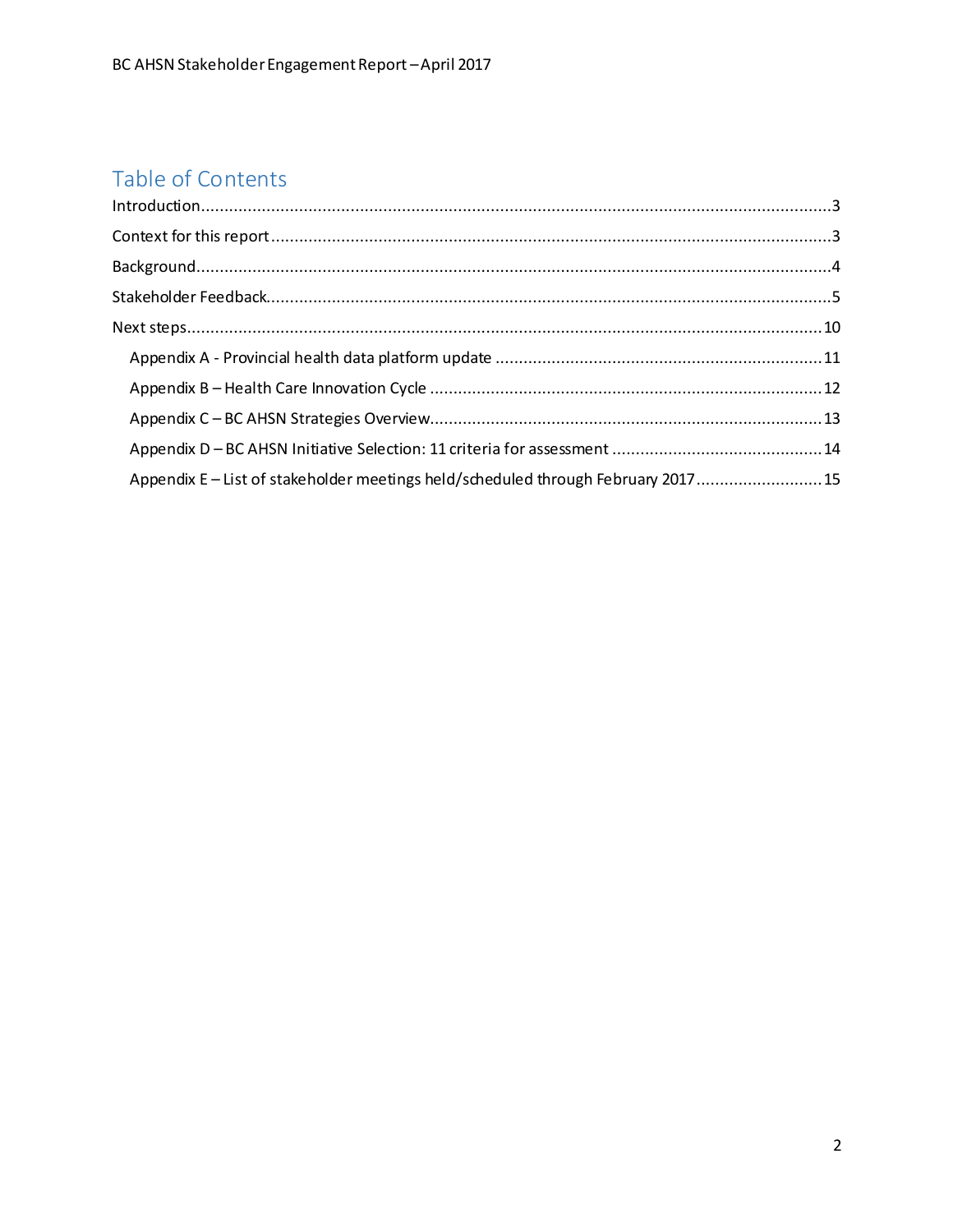# <span id="page-2-0"></span>Introduction

This report summarizes feedback from meetings with key stakeholders about the development of an academic health science network for British Columbia. The stakeholder engagement process highlighted three major themes:

- 1. Stakeholders confirmed there is a critical need for BC to accelerate health innovation;there is an opportunity for BC AHSN to play a key role.
- 2. Stakeholders indicated that they are supportive of BC AHSN's strategic framework and the network's development to date.
- 3. Although stakeholders expressed support, they also raised a number of critical success factors. Some of these can be addressed in the next phase of development for BC AHSN; others are beyond the authority or control of BC AHSN and need further discussion and resolution. Critical success factors include:
	- $\circ$  Access to a robust data platform as the cornerstone of BC's capacity for research and innovation;
	- $\circ$  Clarification of the authority of the BCAHSN network and accountabilities between the network and its members;
	- $\circ$  Provincial support and involvement by Ministry of Health and other ministries;
	- o A clear articulation of BC AHSN's purpose and unique role;
	- o Inclusive and equitable management of a range of stakeholder interests and perspectives;
	- $\circ$  A meaningful role for academic partners within implementation-focused priority initiatives;
	- o An identified funding source; and
	- o Early wins.

The feedback and recommendations that have emerged from BC AHSN's stakeholder engagement to date will help the BC AHSN Board and executive finalize its strategy and operating model. Stakeholder comments on this report are encouraged as part of network development.

# <span id="page-2-1"></span>Context for this report

In addition to stakeholder feedback about BC AHSN development, this report capturesstakeholder discussion on a number of other related and/or concurrent initiativesin British Columbia. Descriptions and connections between initiatives are provided here for context:

The **BC SUPPORT Unit**(the Unit) is a multi-partner organization created to support, streamline and increase patient-oriented research throughout BC. Established through CIHR's SPOR initiative, the BC SUPPORT Unit represents a major provincial resource with \$80 million in financial and in-kind support. The Unit has two main roles: providing services to researchers, patients, health care providers and health system decision makers; and facilitating initiatives identified as provincial priorities. The Unit's service model features a provincial hub in Vancouver and regional centres in Fraser, Interior, Island and the North. Funding to the Unit began flowing in March 2016 to cover the full 2015/2016 fiscal year; initial services were launched fall 2016 and other service components will be added in 2017.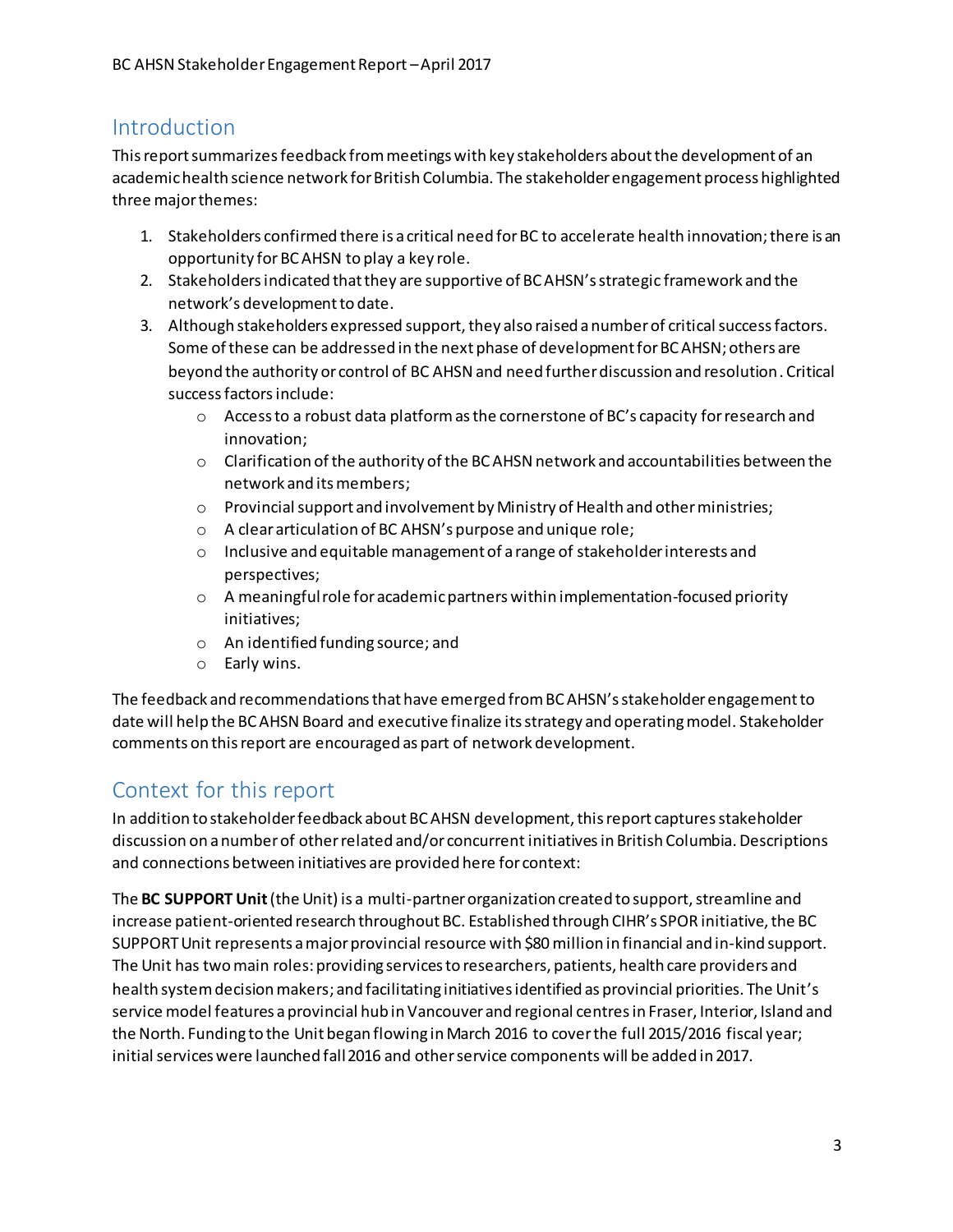The BC SUPPORT Unit is part of – and governed by – the developing **BC Academic Health Science Network** (BC AHSN). While the Unit's focus is specific to patient-oriented research, BC AHSN has a broader focus that spansthe entire health innovation cycle: bringing together health care, research, education, patients and industry to identify priority needs that require health system innovation and to accelerate a process of system-wide implementation. Provincial priority initiatives identified and driven by BC AHSN will also be facilitated by the BC SUPPORT Unit. To carry out its strategies, BC AHSN will need to draw upon – and further develop –provincial and regional services/resources managed or supported by the BC SUPPORT Unit (including the provincial health data platform).

The **provincial health data platform** is an emerging asset whose initial development is being led by the BC Ministry of Health in partnership with the BC SUPPORT Unit, Population Data BC and others. The goal of this initiative is to develop a common and secure shared environment for use by researchers, government and health sector partners to provide access to a broad array of data sets and increase the ability to share/leverage data (see Appendix A for currentstatus). The BC SUPPORT Unit is a major financial contributor to the data platform.

The **Michael Smith Foundation for Health Research** (MSFHR) was created by the BC government to build provincial capacity for health research. MSHFR bolsters BC's capacity to develop new treatments and cures; helps BC's health system be more effective and responsive to emerging health threats; and keeps BC's health research sector globally competitive. Development of the business plan for the BC SUPPORT Unit was co-led by by MSFHR and the BC Ministry of Health (MoH); MSFHR has also provided start-up services for the BC SUPPORT Unit and BC AHSN.

The **Vancouver Academic Health Science Centre** (AHSC) is an initiative currently in development through the University of British Columbia; other AHSCs could also be planned for other regions, building on SUPPORT Unit regional centres in those areas. AHSCs and AHSNs have distinct but intertwined missions within the health innovation cycle (see Appendix B): the AHSC model focuses primarily on earlier stages of the cycle, integrating health care centres and industry with academic institutionsto generate evidence and ideas that lead to system innovation. The AHSN model spans the entire health innovation cycle but with a strong implementation focus, delivering evidence-based innovation across a population and driving system change through the integration of health care, research and education.

# <span id="page-3-0"></span>Background

The last 12 months have seen the establishment of the BC Academic Health Science Network as a legal entity with effective governance; integration of the BC SUPPORT Unit and the BC Clinical Research Infrastructure Network into BC AHSN; and early progress towards operationalizing the organization.

By October 2016, BC AHSN was ready to engage formally with key stakeholders and share details of a draft strategy framework (see Appendix C for overview) including 11 draft criteria for assessing potential priority initiatives (see Appendix D). This engagement process took place primarily from November 2016 to early February 2017.

Members of BC ASHN's executive team held discussions with health care and health research related organizations in a number of sectors. A Ministry of Health representative also attended many of these meetings. The objectives of this stakeholder engagement process were: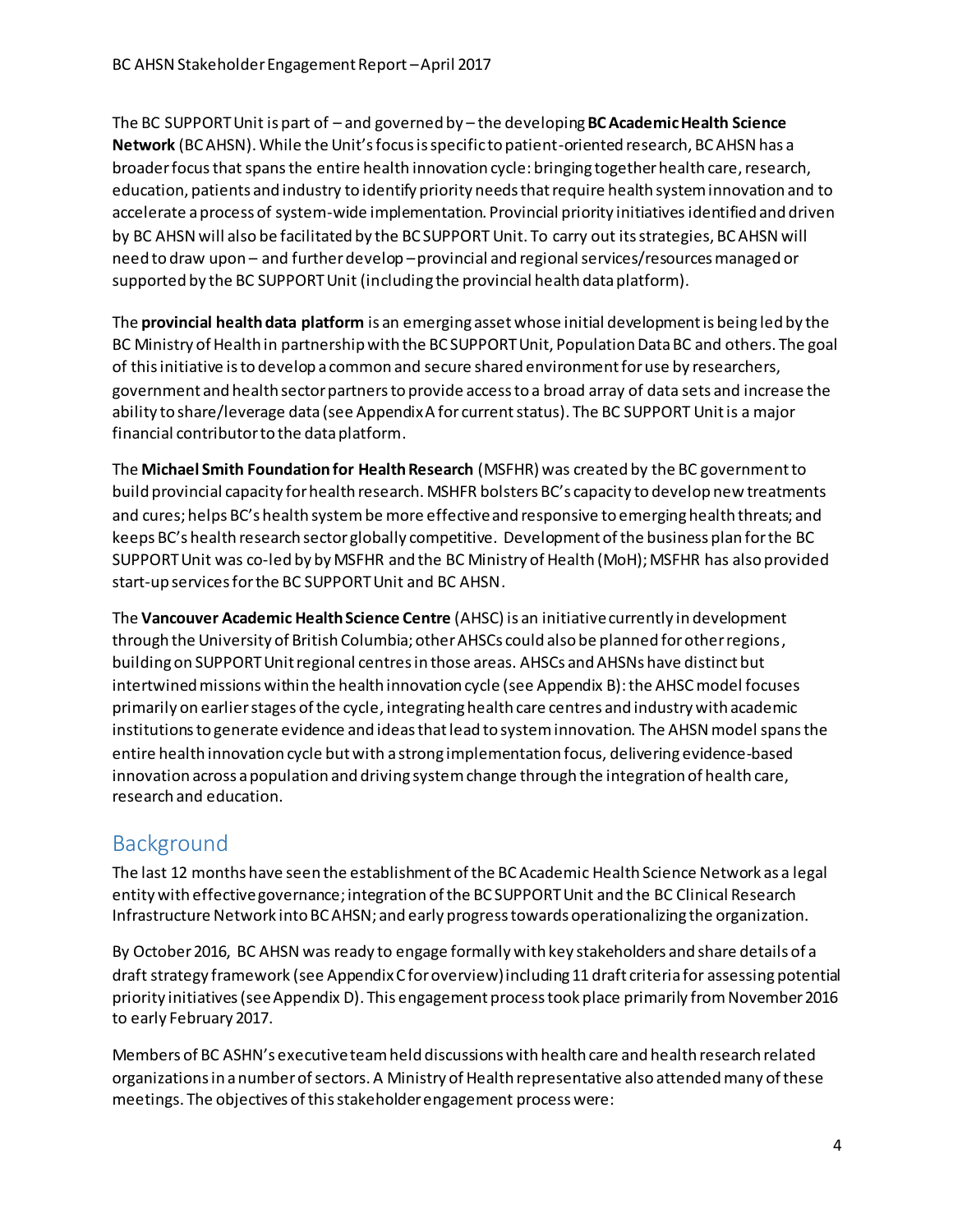- 1. *Communication*: Broadly sharing BC AHSN's current status, value proposition, draft strategic framework
- 2. *Environmental scanning*: Deepening the shared understanding of how BC AHSN fits within BC's health innovation ecosystem and its potential for driving system change
- 3. *Network development*: Establishing and growing the base of people and organizations engaged in network development and rollout

At the writing this report, BC AHSN has metwith leadership representatives of more than 30 entities across care, research and education and patients/public in British Columbia (see Appendix Dfor complete list); several more meetings are scheduled.

We thank the many groups and individuals who freely shared their ideas and concerns with us. We are grateful for the goodwill and support shown to us throughout this process.

# <span id="page-4-0"></span>Stakeholder Feedback

Stakeholders were asked to comment on the BC AHSN strategic framework. In particular, BC AHSN sought to learn about activities that might either contribute to or overlap with the proposed framework, as well as to understand perspectives of various groups on the critical success factors as BC AHSN development continues.

A number of important themes emerged from the discussions. The key points are synthesized here.

## Stakeholders confirmed a critical need for BC to accelerate health innovation; there is an opportunity for BC AHSN to play a key role.

While many organizations are working in adjacent/complementary spaces to BC AHSN's proposed role, stakeholders confirmed there is currently no other organization working to:

- Integrate care, research and education to address specific priorities across the province;
- Identify and resolve systemic issues that prevent success at the initiative level and more broadly; and
- Enable the implementation and scale-up of innovations across the health system.

There was strong interest in BC AHSN serving as a provincial connector for sharing ideas and practices at the interface of research, education and care. There was a general recognition that BC must improve at collaborating provincially and that BC AHSN can play a key connecting role.

Through the stakeholder engagement process, BC AHSN heard that a number of other organizations – both emerging and established – are also currently actively evaluating their own position and value within BC's health innovation ecosystem. Several organizations expressed an interest in aligning efforts with BC AHSN to contribute to a more seamless system of support and advancement for innovation in the province.

There is a widespread belief that the timing is right for the active development of an academic health science network in BC. Many stakeholders feel that individual –rather than collaborative –approaches to seeking federal funding have resulted in BC being less competitive for major research grants; by submitting provincially-focused grants within a network structure, the province could potentially realize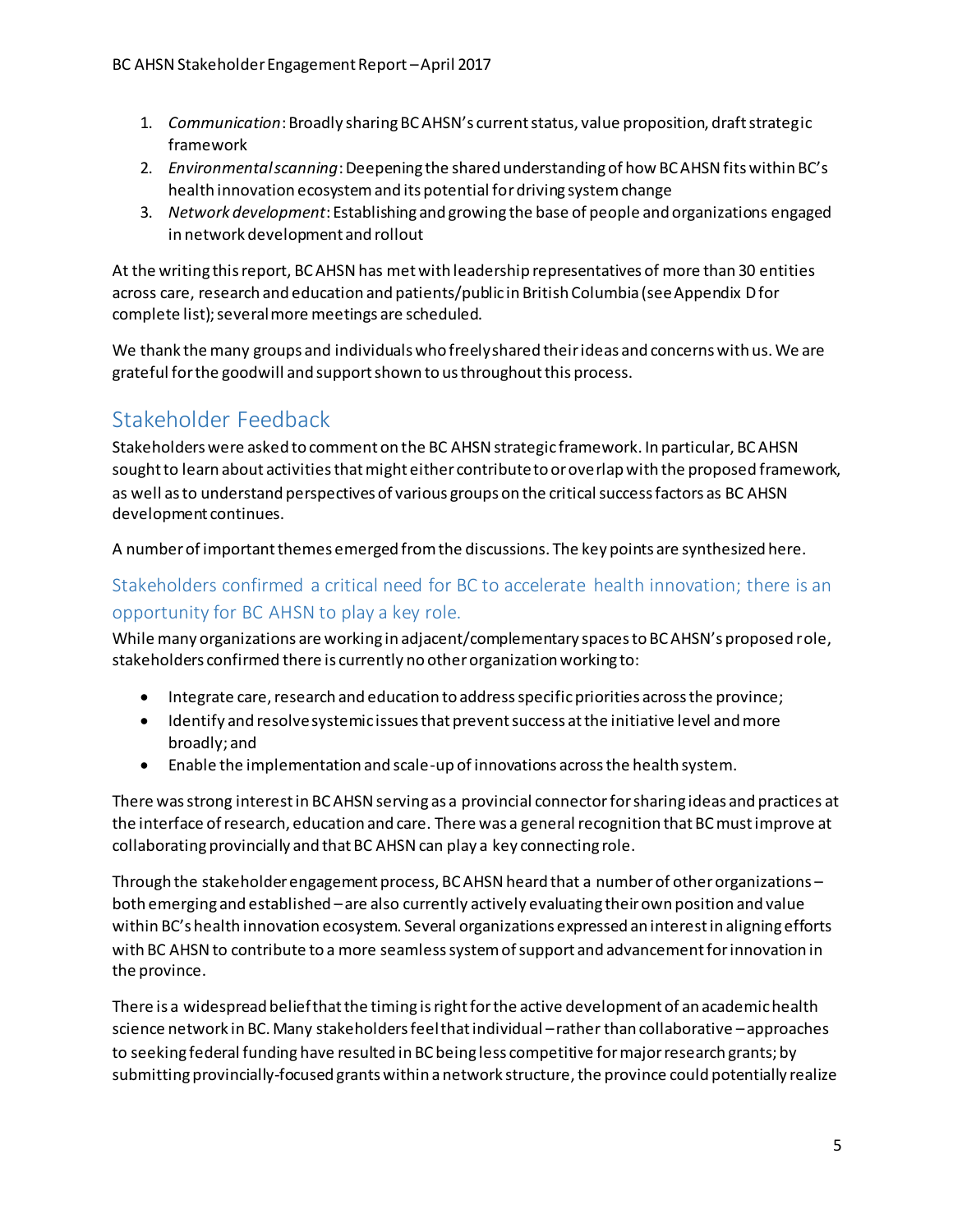substantially more federal and private sector support for research. Stakeholders also flagged the evolving definition of innovation federally and provincially beyond the commercialization of products.

The nexus of care, research and education was viewed as paramount to the success of the network. Although the integration of education would be largely focused on the clinical learning environment for health professionals, most stakeholders indicated that active engagement of the educational institutions even before clinical practicums is a prerequisite to education and training health professionals prepared to work in a highly effective health system in BC.

## Stakeholders are supportive of BC AHSN's draft strategic framework and the network's development to date.

Throughout the engagement process, stakeholders expressed appreciation for how the thinking around BC AHSN has evolved over the past year. There was widespread confirmation that the strategic framework aligns with the province's most pressing needs for improving health outcomes through more effective adoption and implementation of innovation. There was also general acceptance of the governance structure presented, as well as the 11 draft criteria for assessing potential priority initiatives. Stakeholders provided strong endorsement that provincial implementation, scale-up and evaluation are the network's role within the health innovation ecosystem. Many expressed interest and excitementin BC AHSN's proposed implementation science platform as a key component that is currently missing in BC.

Stakeholders acknowledged significant systemic barriers along the path to innovation and see an important role for BC AHSN in articulating and understanding these barriers and accelerating processes for their resolution. Barriers mentioned occur at both the initiative level as well as more globally, including: ethics review; procurement; physician compensation structure; silos of provincial funding; and bureaucracy that discourages innovation, especially contributions from other sectors. There was some interest in the network serving as a provincial think tank: creating a space for cross-sector discussionand exploration of more challenging initiatives(e.g. those that may need legislative, regulatory or policy changes). Although these and other barriers preventing a "learning heath care system"are wellrecognized at a conceptual level, there is a need to enumerate, explore and prioritize them for action.

Finally, stakeholders acknowledge that although the draft strategy is evolving well, it requires more clarity and specificity. A number of groups indicated an interest in sharing their experience and expertise with BC AHSN to help inform its strategies and operational model for the network.

## The stakeholder engagement process flagged key critical success factors for BC AHSN development.

#### *Access to a robust data platform as the cornerstone of BC's capacity for research and innovation*

Access to health data was a prominent and strident topic of discussion among all stakeholders. It is seen as perhaps *the* primary barrier to BC's ability to innovate and improve health and care for its population.

Stakeholders agreed that a successful BC AHSN is a "data-driven health system." There are myriad issues related to data in BC that are seen to be stifling health care delivery, research, business development and innovation in BC.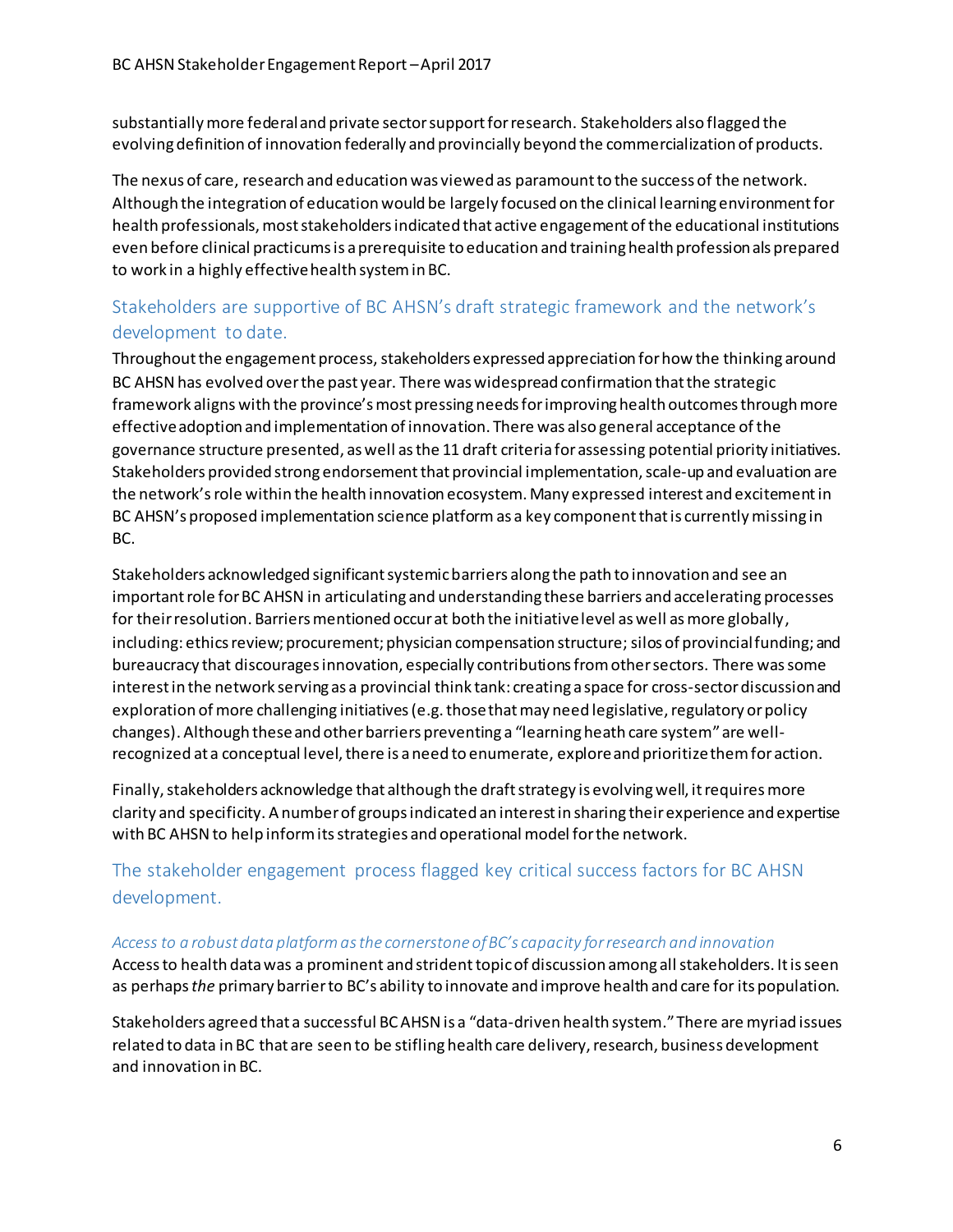While most BC AHSN stakeholders are looking for easier access to health data within a secure environment, some also expressed eagerness to use and share the wealth of health data they have developed in their own regions. Access to data was described as an important network galvanizer as it would allow more groups (e.g. BC colleges, regional universities, clinicians) to engage in health system innovation. There are those who remain circumspect about sharing their own data more widely.

Most stakeholders have heard about the work underway on a provincial health dataplatformto support research, quality improvement and performance management. In the medium-term, the initiative plans to link de-identified Ministry of Health and health authority data; ultimately, the aim is to link deidentified electronic medical record (EMR) data, providing a comprehensive view of British Columbians' interactions with the publicly-funded health care system.

However, while stakeholders are supportive of the promised provincial platform, there is a lack of awareness about the work involved and views that it is proceeding too slowly. Stakeholders feel that BC AHSN can play a role in resolving these issues.

#### *Clarification of the authority of the BC AHSN network and accountabilities between the network and its members*

BC AHSN is operating within a system of many players across care, research, education, industry and patients/public. Stakeholders flagged that the network needs to clearly define and describe how it interacts with multiple partners. In particular, stakeholders asked about the network's relationship with emerging and/or proposed academic health science centres, and whether they would be nested within BC AHSN. There was recognition that one or more academic health science centres will create a necessary synergy with the provincial network and that there is a role for both. Regarding the Vancouver academic health science centre currently in development, there is a general desire to see it as one of the network nodes, but not for it to act as the centre or lead of the provincial network. There was a concern that a separate distinct governance structure for the nascent centres would be counterproductive for BC AHSN. It's important to note that regional centres are integral to the structure of the BC SUPPORT Unit, which is funding their development. They are considered to be central to the evolution of BC AHSN as a truly provincial network.

Although stakeholders understand the rationale for one or more robust centres as a strength within the network, there is a concern that a single centre will dominate resources, intellectual contribution and benefits. There are many entities in the innovation and evaluation space, and their work is also important to the province.

Stakeholders urged clarity regarding what authority BC AHSN will have to enact system change through the network's members. Several groups advocated for the network to be granted governmentmandated authority, rather than to act merely as a coalition of the willing. It was also broadly recognized that all partners – including government –will need to commit to, and be held accountable for, advancing the system changes required to support selected network initiatives.

Additionally, a few stakeholders were interested in the network potentially providing consolidated governance, with targeted advisory group structures, to support multiple entities.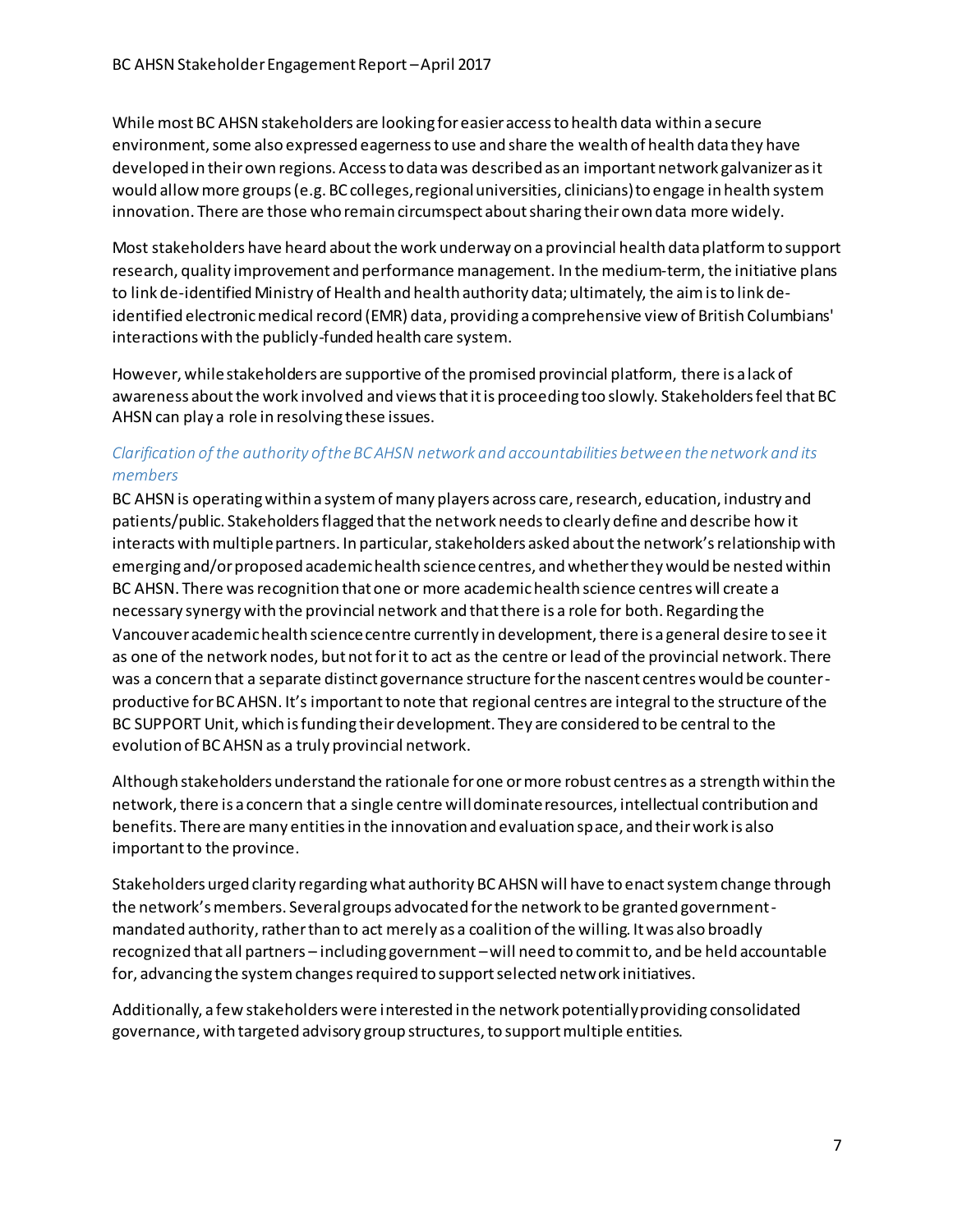#### *Provincial support and involvement by Ministry of Health and other ministries*

Stakeholders were very supportive of the BC Ministry of Health's involvement in BC AHSN development to date and saw this support as key to network success.

Additionally, some stakeholders remain confused by the multiple initiatives being supported by the Ministry of Health and other ministries and how BC AHSN fits into this landscape.

Government is seen as a critical enabler of the transformative health system change envisioned by BC AHSN and its stakeholders. Stakeholders identified that some of the current barriers – such as legislation, regulation and restrictive funding models –can only be addressed at the provincial level. Government support of, and commitment to, BC AHSN's strategies and activities will be critical for its success.

Stakeholders were also were curious about the engagement of other ministries beyond Health, including Advanced Education; Technology, Innovation and Citizens' Services; and Jobs, Tourism and Skills Training. These ministries were seen as important allies for helping the network achieve true integration across care, research and education. Perceived silos across government ministries was frequently seen as an impediment to system-wide implementation.

#### *A clear articulation of BC AHSN's purpose and unique role*

Throughout the engagement process, stakeholders had many questions about the network's purpose and its proposed activities. Some challenged the network to define more clearly what it will offer thatis new or different from the supports and entities already in place. Universally, they were eager formore concrete examples or scenarios that show how BC AHSN could work in practice.

Stakeholders spoke about the network potentially solving many system-wide issues, with a particular focus on their own projects and local issues. At times, it was less apparent that all stakeholders recognized that overarching health system priorities will be the key driver for selecting priority initiatives. They also tended to see the network as a "third party"; they did not assume that they themselves were core members of BC AHSN and would be involved in its directions and decisions.

There was some confusion among stakeholders about funding held by the BC SUPPORT Unit vs. network funding. Some stakeholders also voiced concerns about the network's intent and wondered whether the initiativecould mandate system change in a "one size fits all" way that would not serve them well. There was some lack of awareness about the benefits offered through the BC SUPPORT Unit's resources.

#### *Inclusive and equitable management of a range of stakeholder interests and perspectives*

There are numerous stakeholder groups for BC AHSN that span health care, research, education, industry and patients. While stakeholders in general are very supportive of the network's role in accelerating innovation into the health care system, each brings particular interests and perspectives about their potential contribution to – and benefit from –network activities.

Many stakeholders are eager for the opportunity for province-wide dissemination and scale up capacity of their own innovations and best practices through the network. Stakeholders were also interested in accelerating the pace of change within the system and developing solutions that address local needs – this encompasses high- and low-tech solutions, ideas generated both within and outside the health sector, and innovations originating in BC and elsewhere. Rather than focusing on the benefits BC AHSN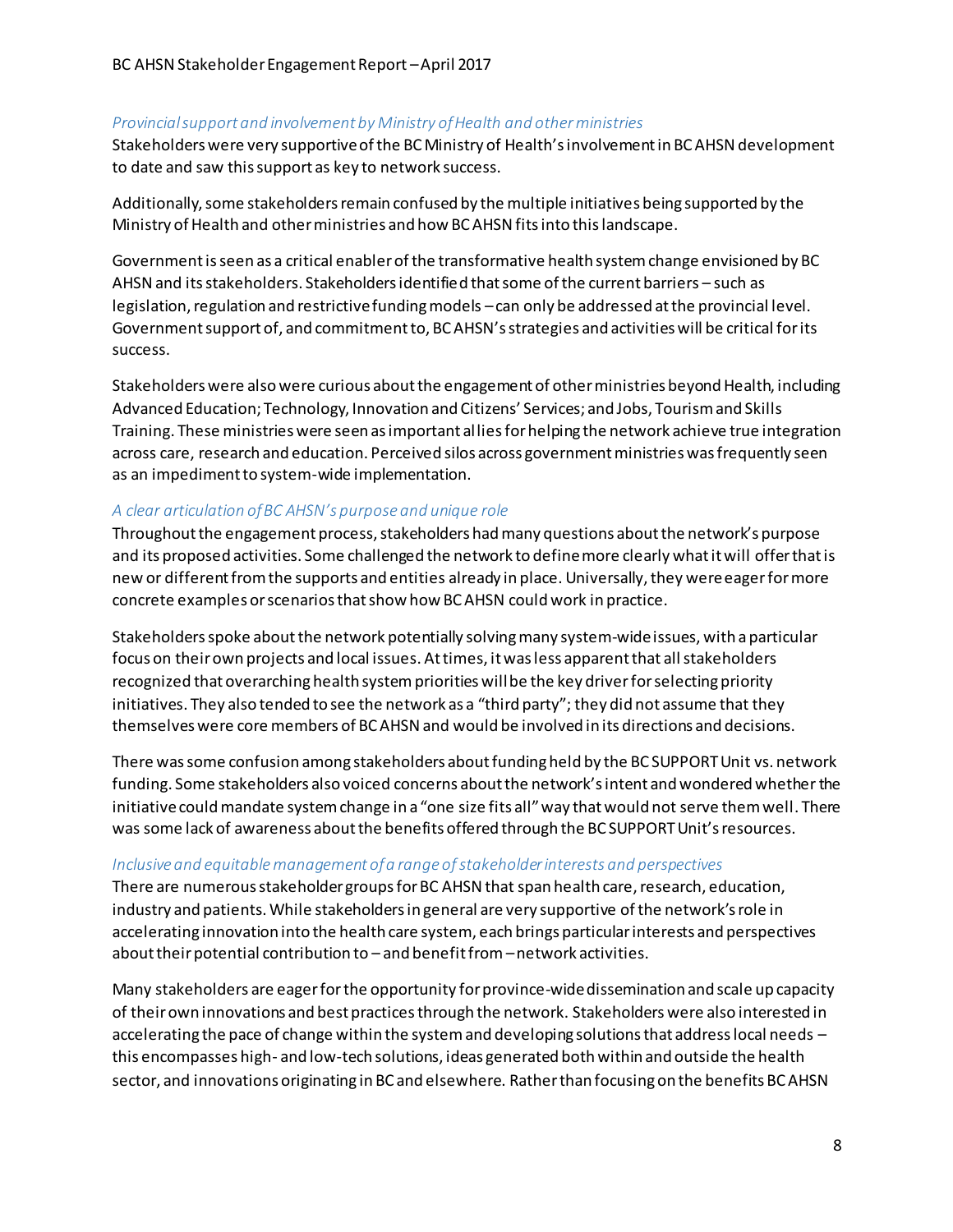might provide to them directly, several groups discussed the importance of providing service to the province through participation in the network.

Many stakeholders observed a fundamental tension between Vancouver and other regions across BC. It was clear that regional stakeholders are not interested in simply being the passive receptor of Vancouver-developed innovation. Concerns were raised that solutions for downtown Vancouver may well be unworkable elsewhere in the province. Some rural stakeholders also expressed concern that a "centre out" approach could lead to an over-emphasis on specialist care models versusrural models that are necessarily and appropriately more generalist.

Regional stakeholders are confident in their ability to bring valuable assets, perspectives and expertise to the table. However, Vancouver-based entities may be unaware of – or uncertain about the value of – potential regional contributions. Well-established and active organizations also point out that they hold major resources within the network and that their important role in dri ving innovation should be acknowledged and supported appropriately.

There was a widespread concern that size and scale matter and that there is little understanding of local issues, particularly in the rural settings. The perception is that in seeking "transformative change," the network could overlook small communities.

There was strong interest in how patients/families may be engaged in the network at all levels and in all phases of development. Stakeholder groups also spoke of the importance of ensuring indigenous issues and perspectives are well-represented in network planning and activities.

#### *A meaningful role for academic partners within implementation-focused priority initiatives*

BC AHSN strategies aim to increase capacity and accelerate processes across the entire health innovation cycle. However, some academic partners wondered about the role of advanced education and research within the selected priority initiatives. They expressed concerns that there could be initiatives that bypass the R&D phase of the cycle, such as: initiatives focusing on administrative improvements; pure quality improvement projects in the health system; or initiatives based on existing evidence. Stakeholders called for more clarity on how the academic function will be integrated into this model.

#### *An identified funding source*

When considering BC AHSN's potential for success, stakeholders universally asked about whether government has committed resources to make the network a reality. They voiced their concern that the momentum built so far by the network will be lost without an imminent funding commitment to start implementing BC AHSN.

#### *Early wins*

Stakeholders affirmed that to achieve provincial transformative change, the network needs to quickly establish the credibility and influence needed to carry out its strategies. It was suggested that some of this influence could be "baked in" with a mandate from government. Stakeholders endorsed BC AHSN's intention to capitalize on its current assets – e.g. regional connections and patient engagement approaches in place through the BC SUPPORT Unit, industry connections through the BC Clinical Research Infrastructure Network –to further develop and foster relationships.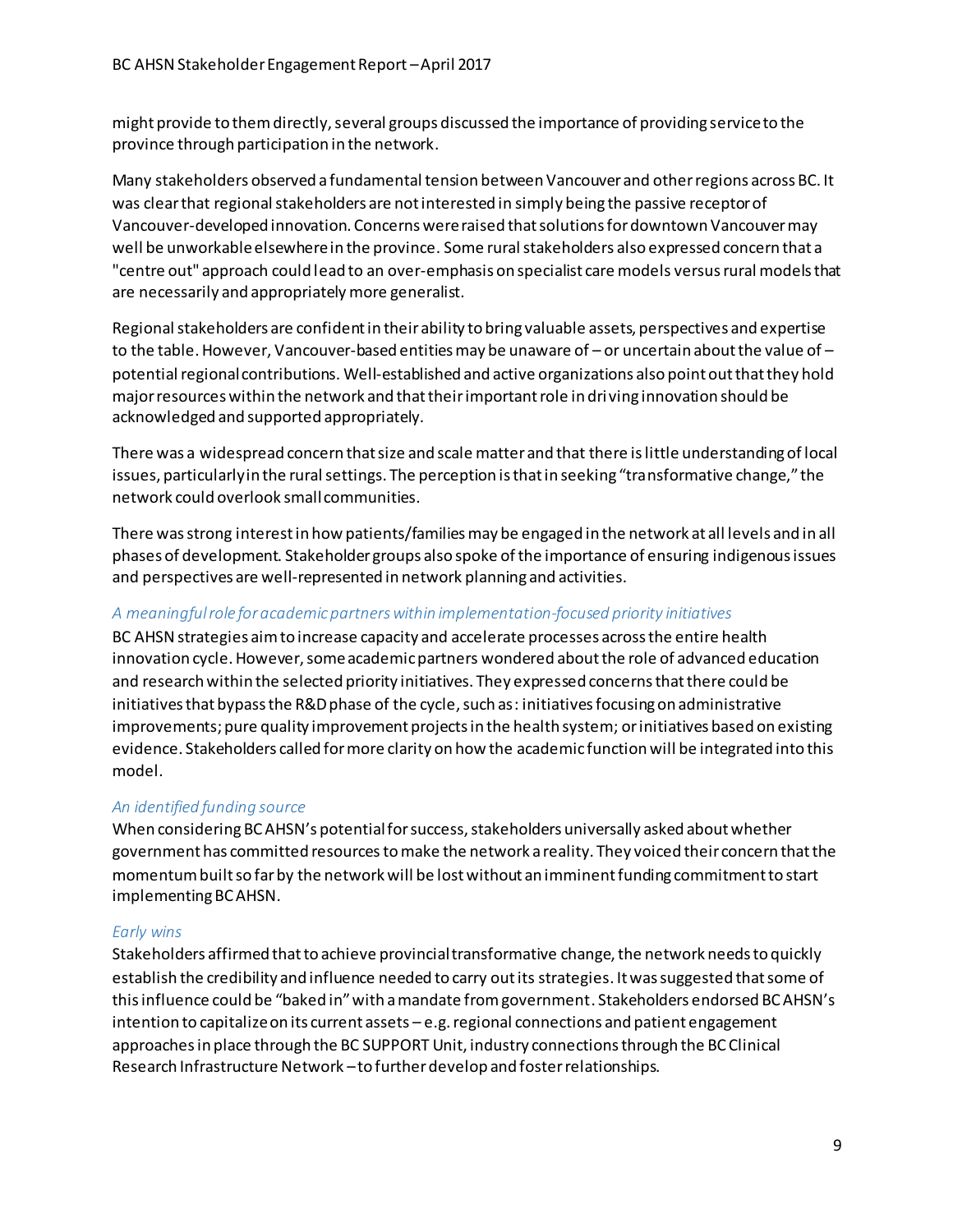Stakeholders felt that the network would establish its prominence and value most effectively by moving forward quickly into operations and launching one or more of its priority initiatives. Many groups expressed impatience to move from the planning to the doing of the network. Most felt that widespread buy-in and participation would be achieved through early successes, even if they were with smaller projects. Still, stakeholders acknowledged the time, effort and leadership required to enact implementation and system change.

There was divergence among stakeholders regarding the best approach for BC AHSN in launching initiatives. Some prefer to immediately tackle the big health system problems with an eye to transformative change, while others advocated for starting with small pilot projects first on a regional basis in order to demonstrate BC AHSN's value as quickly as possible. There is a concern that propagating small regional projects is counter to the essence of a provincial network and thatthe real opportunity for the network is to enable a scaling up of these regional successes to a provincial level.

# <span id="page-9-0"></span>Next steps

The BC AHSN Stakeholder Engagement Report is based on the opinions and feedback of targeted stakeholder groups whose support and endorsement are essential to BC AHSN's planning and initial development. It will serve as a foundational document for informing the development of an operating model that addresses critical success factors.

This report is now available publicly via the BC AHSN website and a broader range of stakeholders are invited to respond and provide feedback. Going forward, BC AHSN will pursuefurther outreach to grow the base of people and organizations engaged in network development and rollout.

To provide feedback on this report, please contact one of BC AHSN's Executive Co-Leads: Dr. Gavin Stuart [\(gavin.stuart@ubc.ca](mailto:gavin.stuart@ubc.ca)) or Dr. Bev Holmes [\(bholmes@bcsupportunit.ca](mailto:bholmes@bcsupportunit.ca)).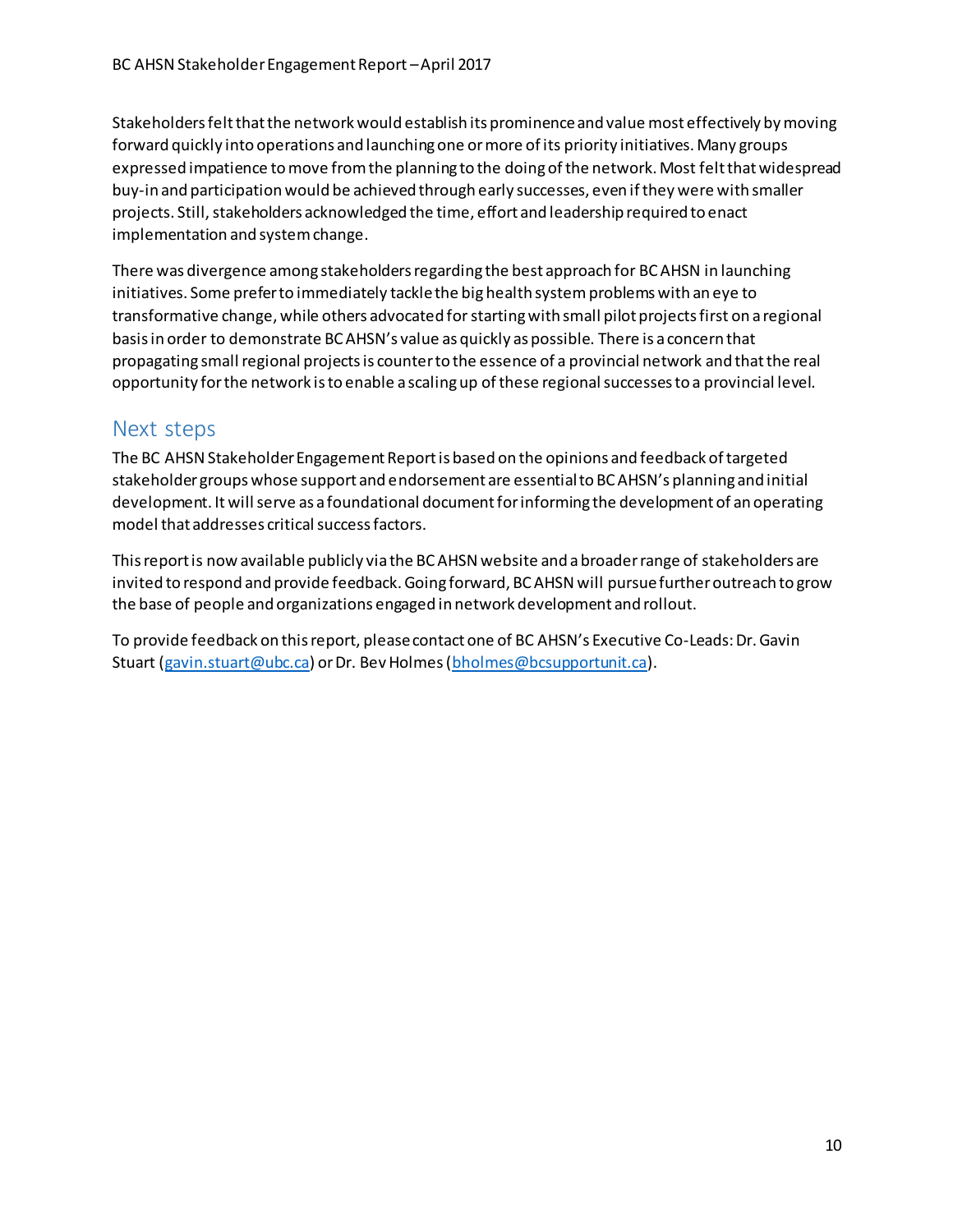## <span id="page-10-0"></span>Appendix A - Provincial health data platform update

As of January, 2017 the provincial health data project reported the following progress:

- A Data Advisory Committee (DAC) has been established with SPOR SUPPORT Unit data funding partners.
- The DAC has produced a Data Plan for the SUPPORT Unit with a number of specific data objectives, including to *Develop shared technical, policy and process standards that comply with BC's regulatory environment, conform with public/patient expectations about data use, and increase the comfort (and therefore willingness) of data providers to share data.*
- Developing the technical environment for the health data platform comprises two phases: Phase one: enable the Ministry data warehouse (Healthideas) to securely accommodate third-party access; Phase two: build a technical environment that allows the MoH and Health Authorities to safely and efficiently expose and link their data. Progress to date includes:
	- $\circ$  Healthideas security enhancements (processes and policies) almost completed to enable third party access;
	- $\circ$  PopData BC's direct access to Healthideas is imminent and will enable researcher access to more MoH data and more current data;
	- $\circ$  Senior staffing resources dedicated to development of the Health Data Platform;
	- $\circ$  Work underway to confirm approach to contracting the design and build work related to the ultimate technical environment.
- A "Streamlining Access Project" is underway to address the policy and process aspect required to make the technical environment successful. Data access procedures, approvals and forms required across health authorities have been documented and analyzed, with recommendations made; this has been reviewed and further informed through consultation with researchers. A Streamlining Advisory/Project Team has been established and begun its work. The team will develop options for provincially harmonizing data access processes. Once that phase is completed, final selection and approval of plans for implementation will be determined by health sector decision-making bodies such as Leadership Council.
- Other work underway includes:
	- o Data Scout data feasibility service for researchers through PopulationData BC is in beta testing;
	- o Anonymized legacy patient reported experience measurement survey data that can be linked to other health care records is being transferred into Healthideas. Researchers will have access to this data by March 2018;
	- o Initial work has begun on a provincial approach to provide the means for standardized storage of researcher collected data.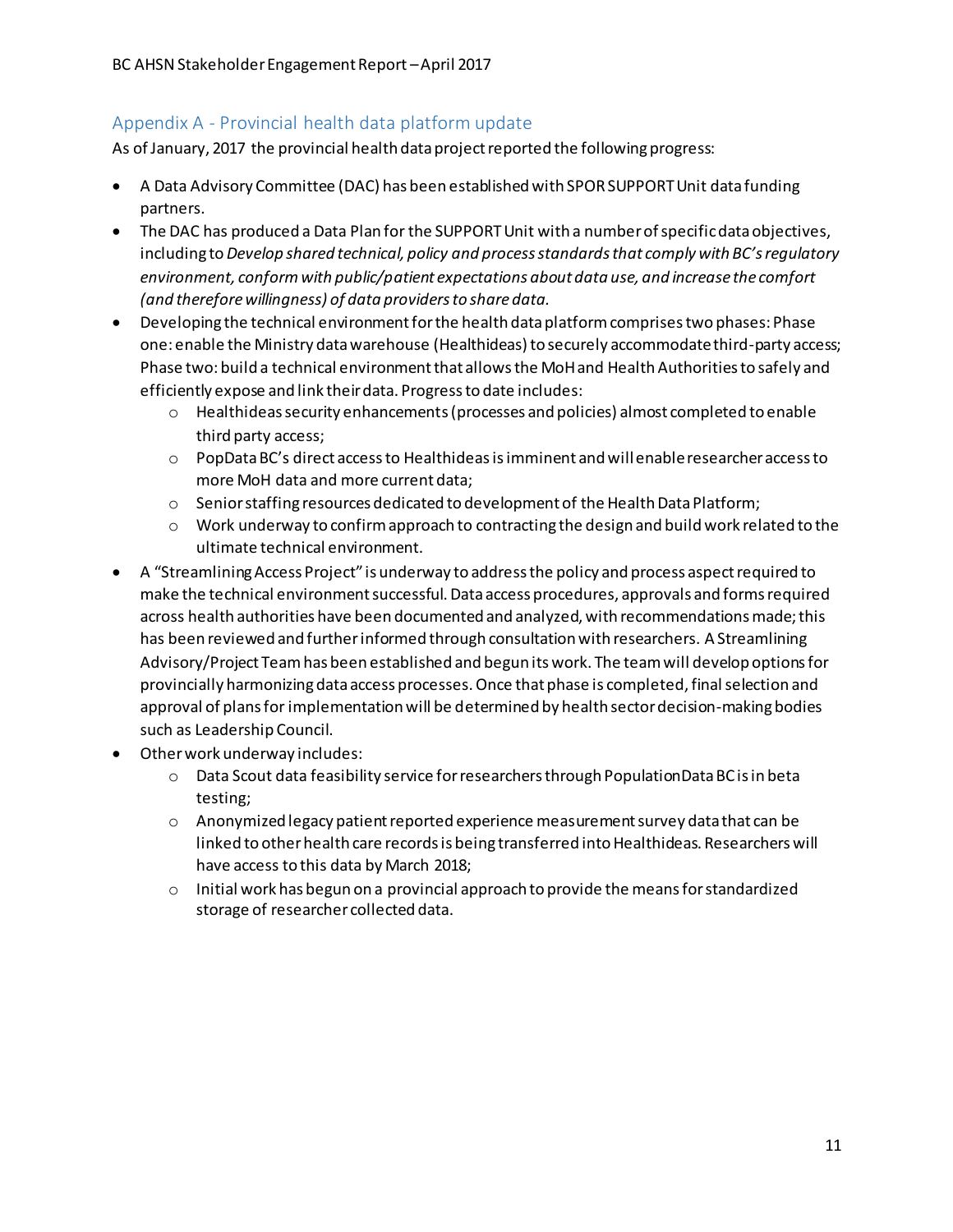Appendix B – Health Care Innovation Cycle

<span id="page-11-0"></span>

Adapted from Ivey International Centre for Health Innovation. Advisory Panel on Healthcare Innovation Commissioned Research: An Overview of Canada's Health Innovation Architecture. London; c2015

 $\mathbf{1}$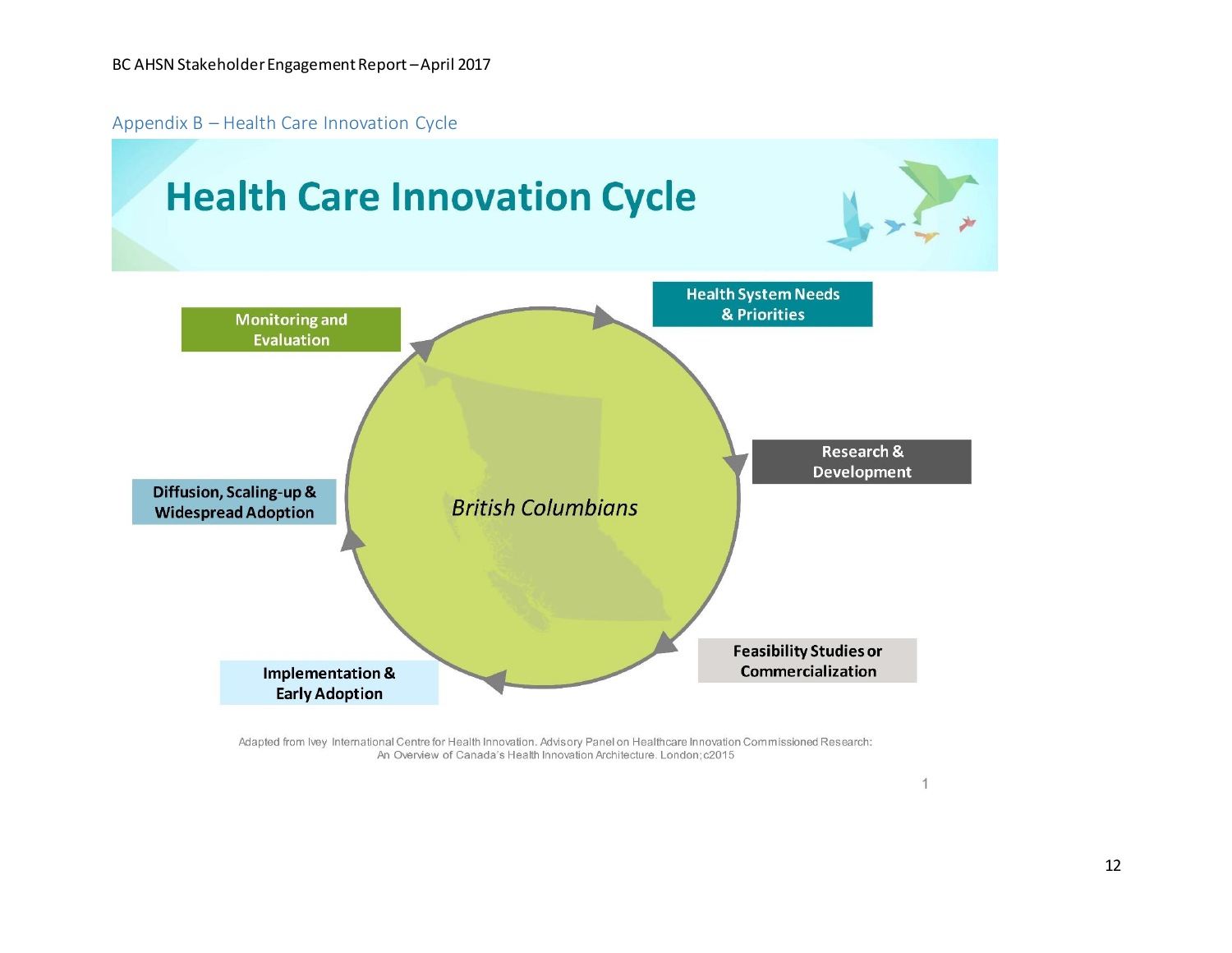#### Appendix C – BC AHSN Strategies Overview

<span id="page-12-0"></span>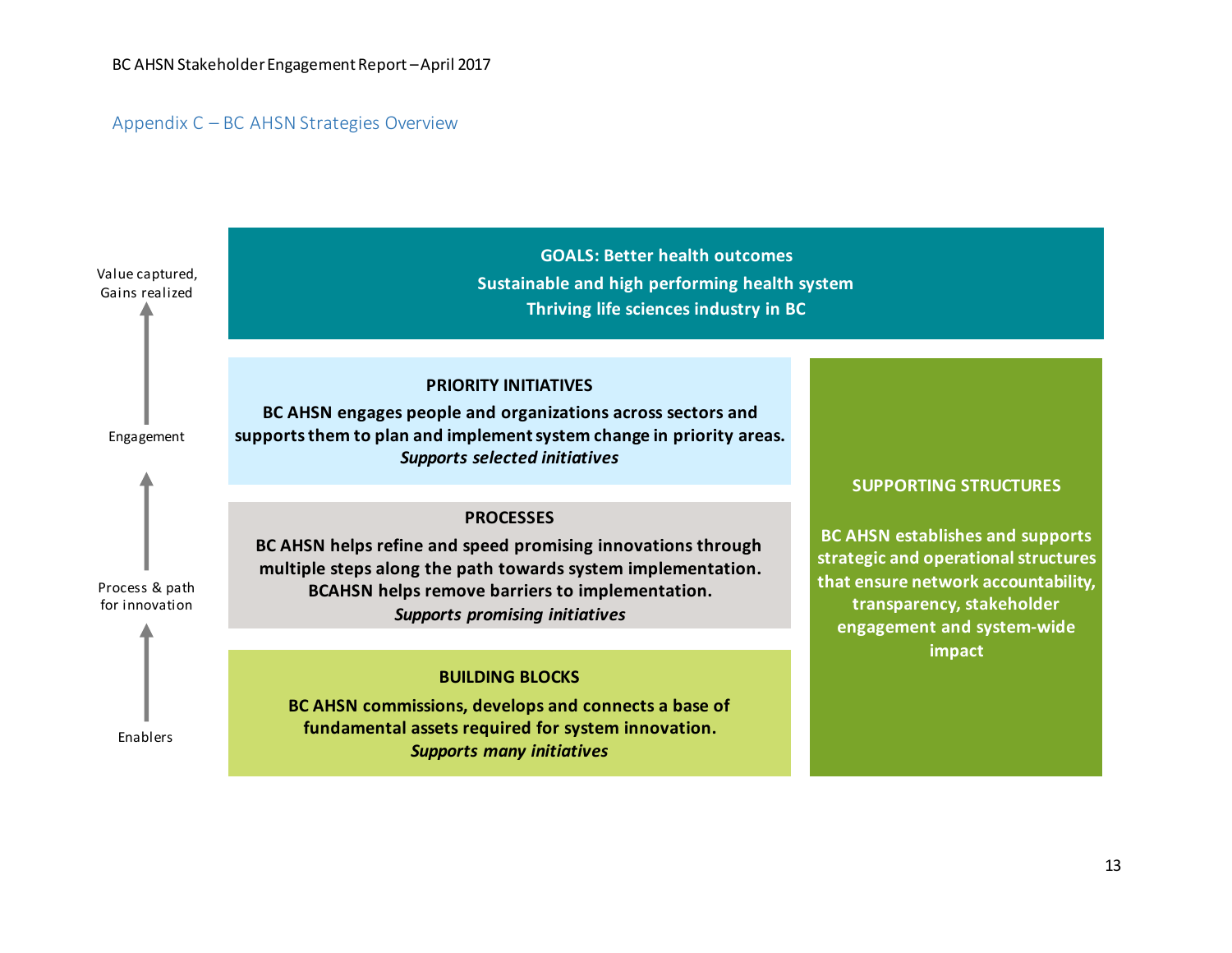## <span id="page-13-0"></span>Appendix D – BC AHSN Initiative Selection: 11 criteria for assessment

- 1. Addresses an issue that is a priority for the province
- 2. Addresses a problem that requires a networked approach (or requires cross sectoral access)
- 3. Demonstrates effective collaboration across institutions and partners across the domains of research, implementation, patient care, education and innovation
- 4. Builds upon existing excellence and high quality evidence in biomedical, clinical, public health and health services research generated in BC and elsewhere
- 5. Shows the opportunity to effect large-scale transformative change through large-scale implementation, adoption and maintenance
- 6. Demonstrates strong clinical and academic leadership
- 7. Relies on inter-professional teamwork
- 8. Demonstrates the potential to reflect improvement in defined population-based health outcomes
- 9. Demonstrates innovative engagement with industry and the private sector
- 10. Incorporates meaningful involvement of patients, families and the public
- 11. Uses investments effectively and efficiently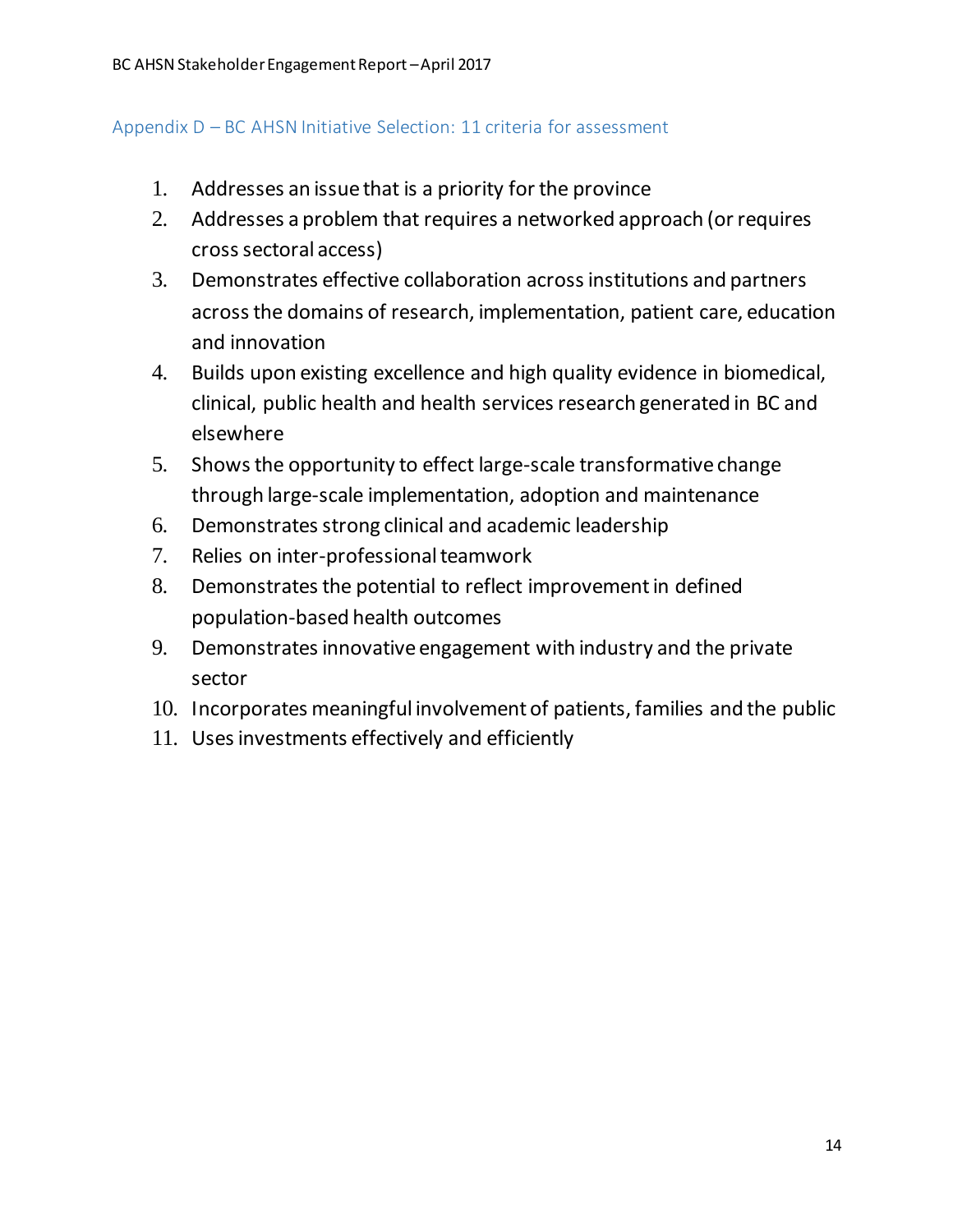### <span id="page-14-0"></span>Appendix E – List of stakeholder meetings held/scheduled through February 2017

- Access to Innovation Conference
- BC Association of Institutes & Universities
- BC Clinical Research Infrastructure Network
- BC Colleges
- BC Institute of Technology
- BC Leadership Council
- BC Primary Health Care Research Network
- BC SUPPORT Unit Regional Centre Leads
- **•** First Nations Health Authority
- **•** Fraser Health
- Genome BC
- Health Research Council of BC
- **•** Institute for Health System Transformation & Sustainability
- Interior Health
- Island Health
- Joint Collaborative Committee
- Michael Smith Foundation for Health Research
- Northern Health
- Pacific Health Innovation Exchange
- Patient Voices Network
- Providence Health Care
- **•** Provincial Health Services Authority
- Research University Council of BC Presidents
- Research University Council of BC Vice Presidents Research
- **•** Simon Fraser University
- Thompson Rivers University
- VancouverAcademic Health Science Centre
- Vancouver Coastal Health/Vancouver Coastal Health Research Institute
- Vancouver Island University Presidents
- University of British Columbia
- University of British Columbia-Okanagan
- University of Northern British Columbia
- University of Victoria